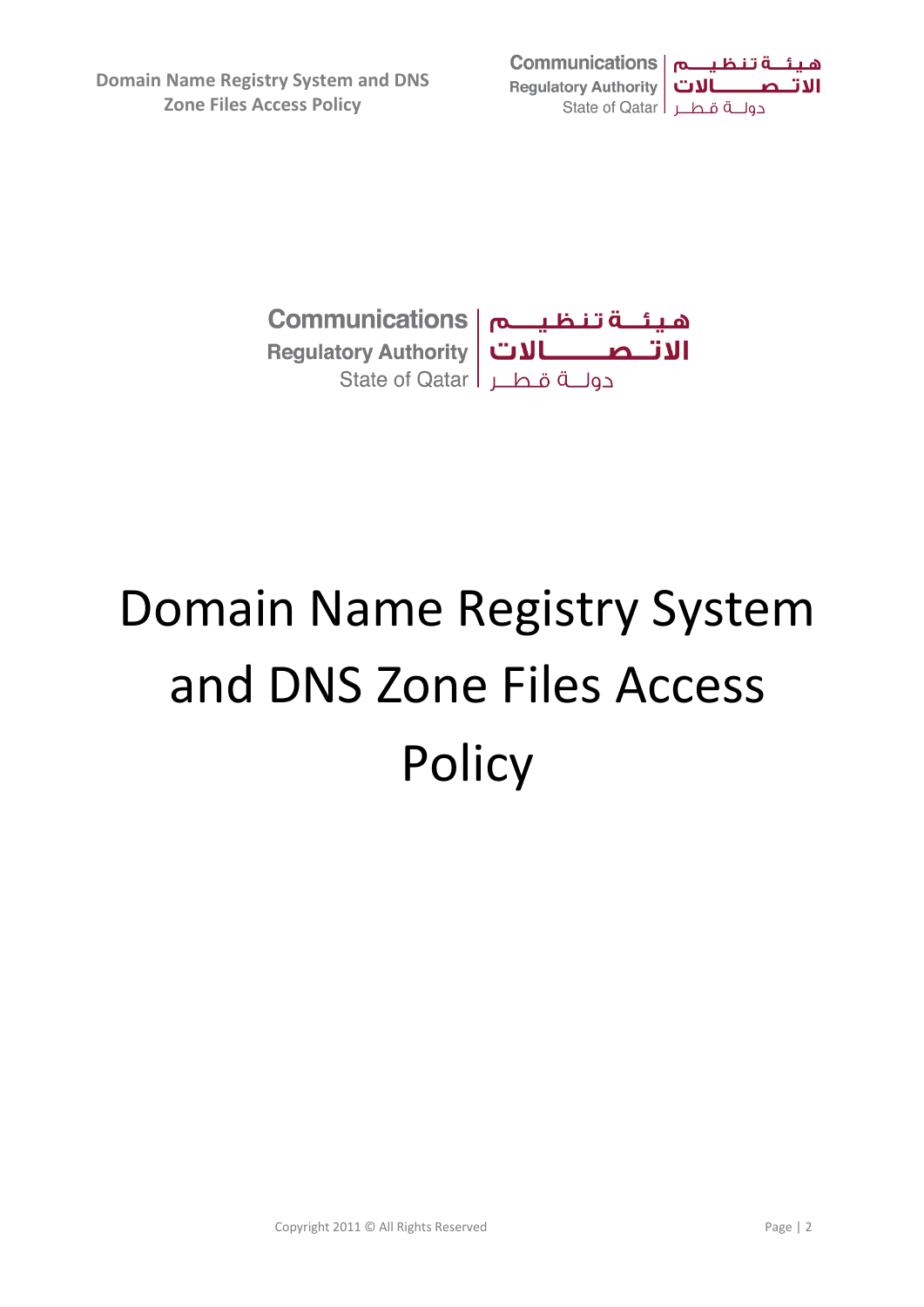

### **Table of Contents**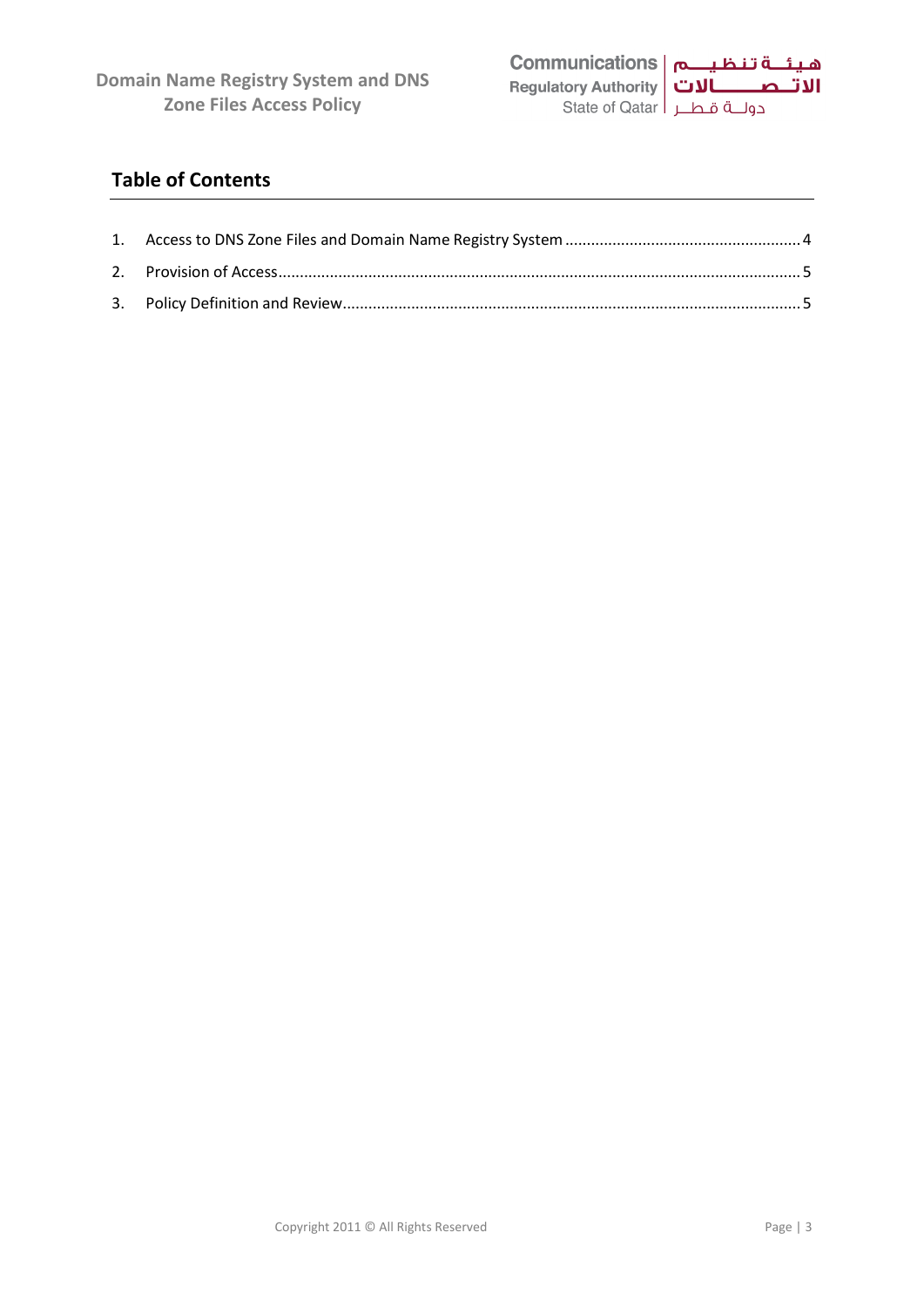

## **Document Information**

## **Document Contact**

Contact the following for details related to this document:

| Title   | Internet Domain Section Head                      |
|---------|---------------------------------------------------|
| Address | Communications Regulatory Authority, Doha - Qatar |
| Email   | support@domains.qa                                |

## **Document Status**

The status of the document:

| Version               | 1.0       |  |  |
|-----------------------|-----------|--|--|
| <b>Effective Date</b> | 12/1/2011 |  |  |
| <b>Status</b>         | Current   |  |  |
| <b>Issue Date</b>     | 12/1/2011 |  |  |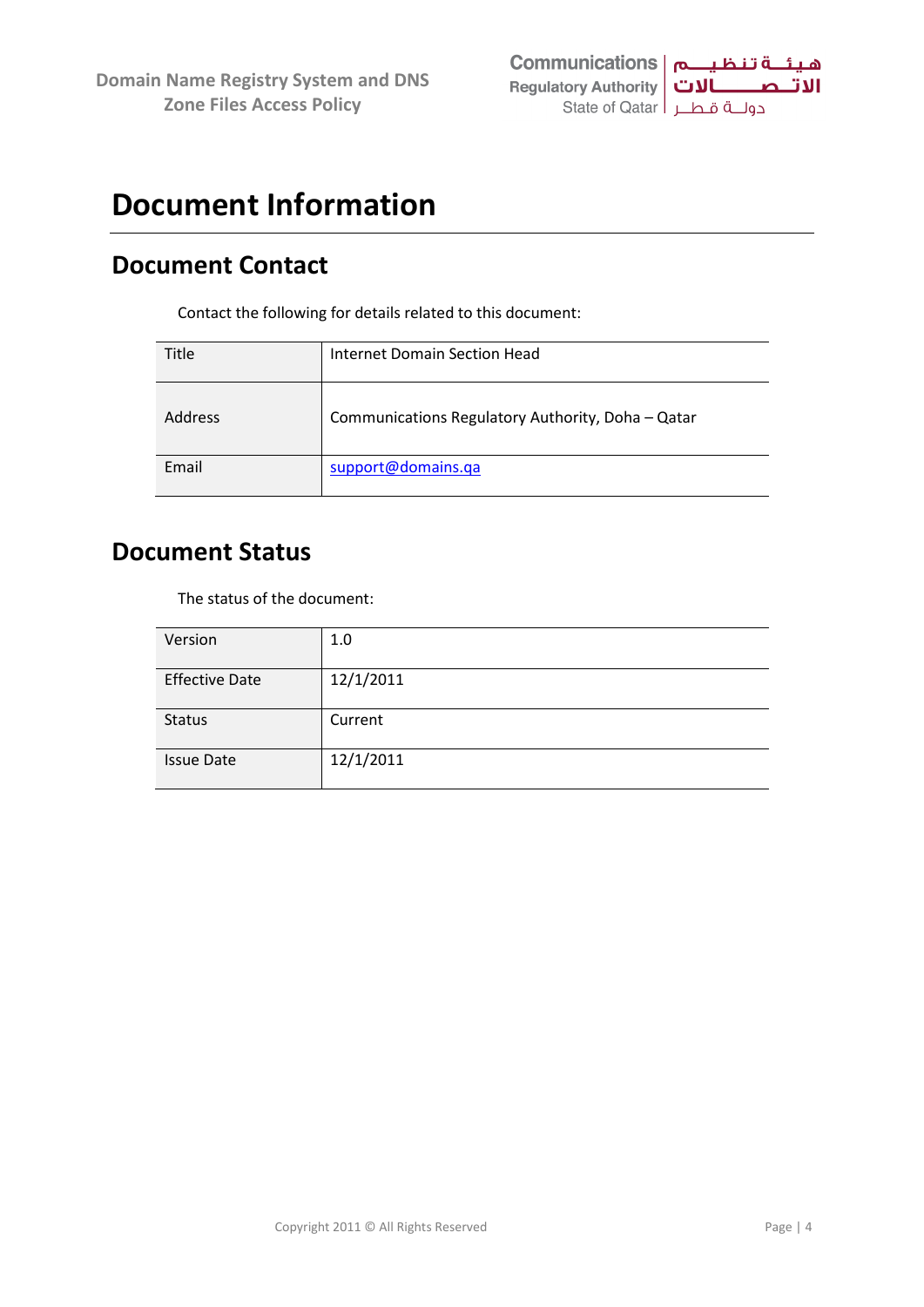

#### **Domain Name Registry System and DNS Zone Files Access Policy**

#### **Purpose**

This Policy describes the availability of and access to the Qatar Domains Registry's Domain Name Registry System the DNS Zone Files.

#### <span id="page-3-0"></span>**1. Access to DNS Zone Files and Domain Name Registry System**

- 1.1. The Qatar Domains Registry manages the operation of the DNS Zone Files and the Domain Name Registry System for the State of Qatar.
- 1.2. Due to the importance of the data held within the DNS Zone Files and Domain Name Registry System, the Qatar Domains Registry will generally prohibit access to the DNS Zone Files and Domain Name Registry System by any third party.
- 1.3. Circumstances where a third party is provided with access to the Zone Files, or the Domain Name Registry System, are where it is;
	- 1.3.1. a company or organisation that supplies secondary DNS Services;
	- 1.3.2. an Accredited Registrar; or
	- 1.3.3. a third party such as a Government or law enforcement bodies as required by law.
- 1.4. In the event that Zone File or Domain Name Registry System access is required by a party, permission must be sought by applying directly to the Qatar Domains Registry, and stating the purpose and reason for the request.
- 1.5. In every case, the applicant must agree to uphold strict guidelines that include:
	- 1.5.1. they must use the DNS Zone File and information or the Domain Name Registry System for lawful purposes only, in accordance with the laws and regulations of the State of Qatar;
	- 1.5.2. prevention of unauthorised access to the DNS Zone File or information from the Domain Name Registry System;
	- 1.5.3. they may not distribute the DNS Zone File or information from the Domain Name Registry System;
	- 1.5.4. compliance with all applicable laws and regulations governing the use of the DNS Zone File or information from the Domain Name Registry System; and
	- 1.5.5. take reasonable measures to protect against unauthorised access.
- 1.6. In the case of Accredited Registrars access is limited to information in the Domain Name Registry System regarding Domain Names of which they are the Sponsoring Registrar.
- 1.7. There will only be exceptions to this exclusion if the Qatar Domains Registry gives its express authorisation after considering all the relevant circumstances including the party's purpose for seeking access.